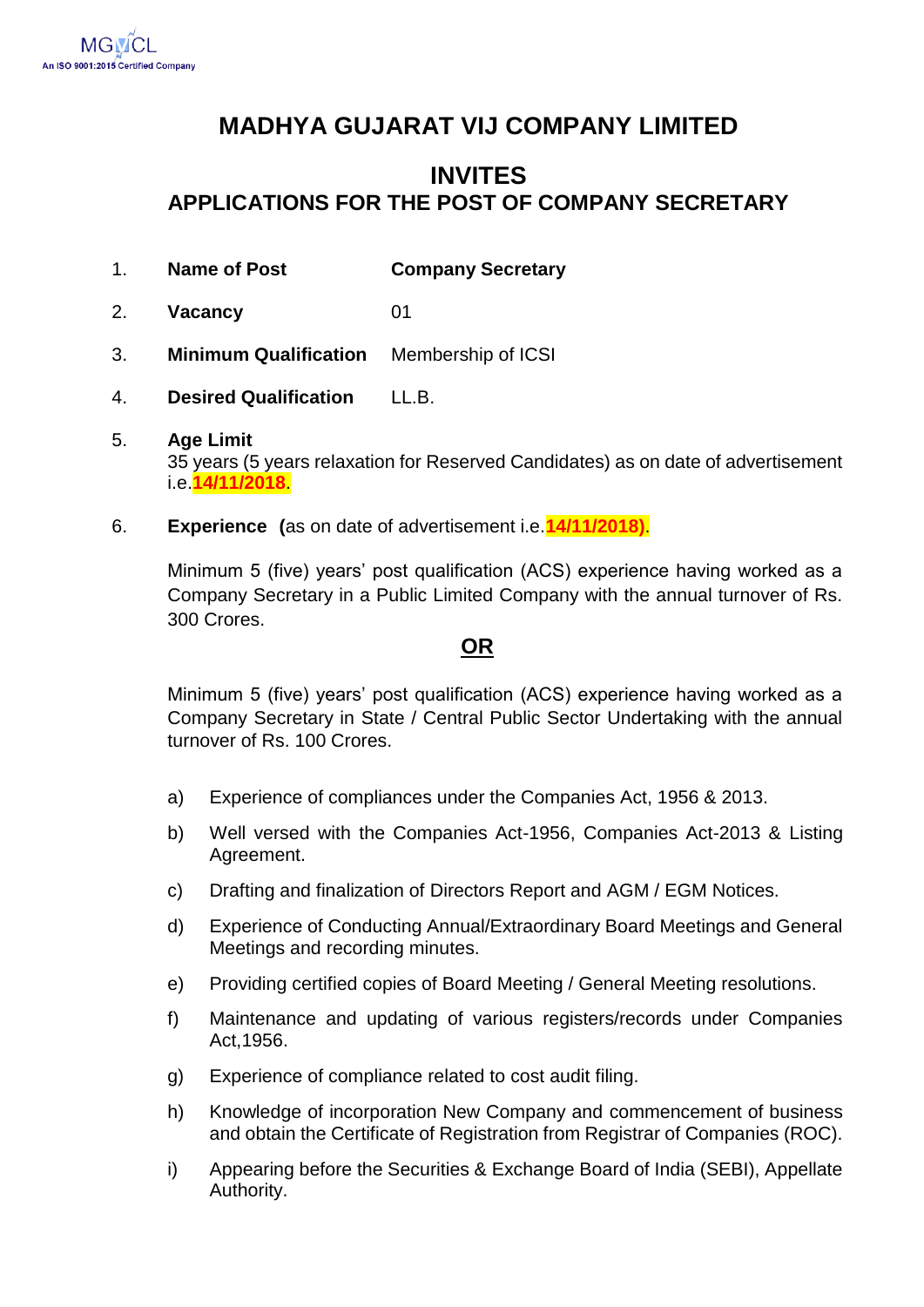

- j) Knowledge of regularly filing various legal documents and returns with the Registrar of Companies (ROC) and Respective Regulator.
- k) Knowledge of correspondence with the various Stake Holders, Banks, Financial institutions and Regulators.
- l) Knowledge of implementing the Corporate Governance provisions & filling the Governance Report with the Respective Regulator.
- m) Drafting of Memorandum & Articles of Associations.
- n) Drafting of Red herring prospectus.
- o) All matters relating to public / private placement, issue of equity/preference share capital, fixed deposit scheme, debt including syndications.
- p) Drafting / vetting of agreements with tenders, investor etc.
- q) CSR activities & compliance thereof.
- r) Registration & Vacation of charges.
- s) Experience in Public Sector/Power Sector shall be preferred.
- t) Have good knowledge of Secretarial & Legal matters such as compliance with various laws, filing of various documents / returns with ROC, SEBI and Stock Exchange.
- u) Well versed in writing, drafting and vetting of legal documents, agreements, contracts etc.
- v) Dealing with Laws relating to Electricity, Company, Labour Arbitration, Contract, Technical collaboration, Mercantile etc.
- w) Shall be heading Legal Department and shall be responsible for legal matters of the company, legal advisory services, effective and efficient management of the legal department / activities of the company.
- 7. **Pay Scale** Minimum of Pay Scale Rs.72100 119400 /- with other benefits as available to regular employee.
- 8. **Probation** The incumbent shall be appointed initially on probation for a period of 6 months which can be extended further for such period as decided by the appointing authority looking to the performance during probation.

Looking to the knowledge & exposure about various Acts, commercial & other laws, he/she shall also be assigned work of supervision, monitoring & liaison of various court cases of Legal Department.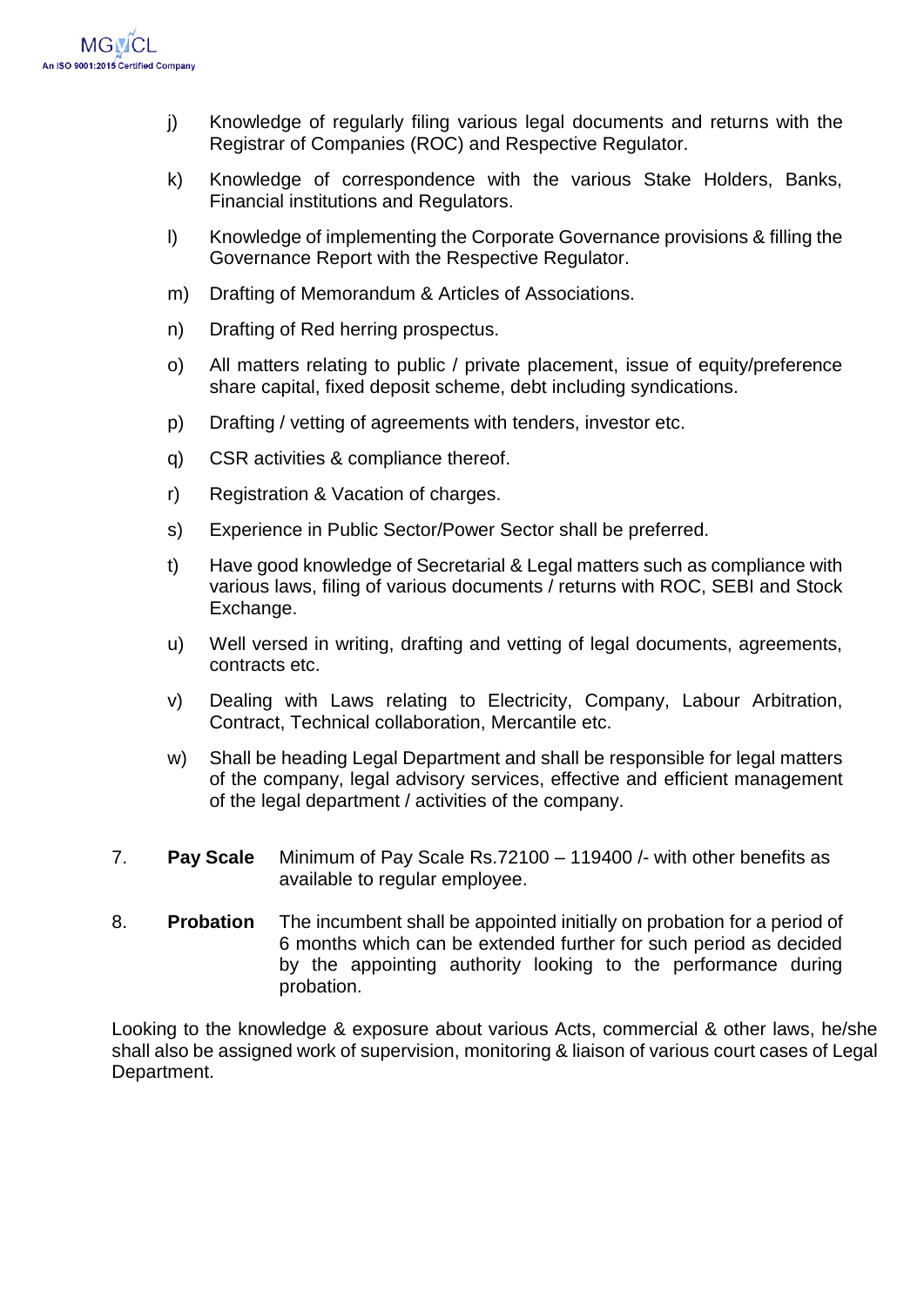

#### **GENERAL TERMS & CONDITIONS:**

- 1. The selected candidate shall be posted at Corporate Office, MGVCL, Baroda.
- 2. The candidates working with Government / PSUs should send their applications with "**No Objection Certificate**" of the respective organization.
- 3. The selected candidate shall have to produce satisfactory relieving letter from the previous employer at the time of resuming duty at MGVCL.
- 4. Incomplete applications or applications without requisite enclosure shall be rejected without assigning any reason thereof.
- 5. Management of MGVCL reserves the right to short list the candidates for further process.
- 6. The selection and subsequent appointment shall be governed by the rules of the Company prevailing at the time.
- 7. Mere submission of application does not guarantee the adequacy of candidature for being considered for the further process.
- 8. MGVCL will not be responsible for any postal loss / delay of receipt of application.
- 9. Canvassing in any form shall debar candidate from the selection process.

Candidates meeting the above criteria may send their applications as per the Performa with recent passport size photographs and photo copies of documents of qualifications, age, and experience, turnover of Company and details of present job profile on or before **30 /11/2018** on following address by **RPAD / Speed Post** duly mentioning on envelope

#### **"Application for the post of Company Secretary".**

**The GENERAL MANAGER (HR) Madhya Gujarat Vij Company Limited 3 rd Floor HR Department, Sardar Patel Vidyut Bhavan, Race Course, Vadodara 390 007.**

**List of Documents alongwith application form to be submitted to this office on or before** on or before **30 /11/2018.**

- 1. Two Passport size photographs.
- 2. School Leaving Certificate.
- 3. Certificate of Membership and all mark sheets of ICSI.
- 4. Certificate and all mark sheets of LL.B.
- 5. Certificate of Experience.
- 6. Certificate mentioning the turnover of the Company for which candidate has shown experience.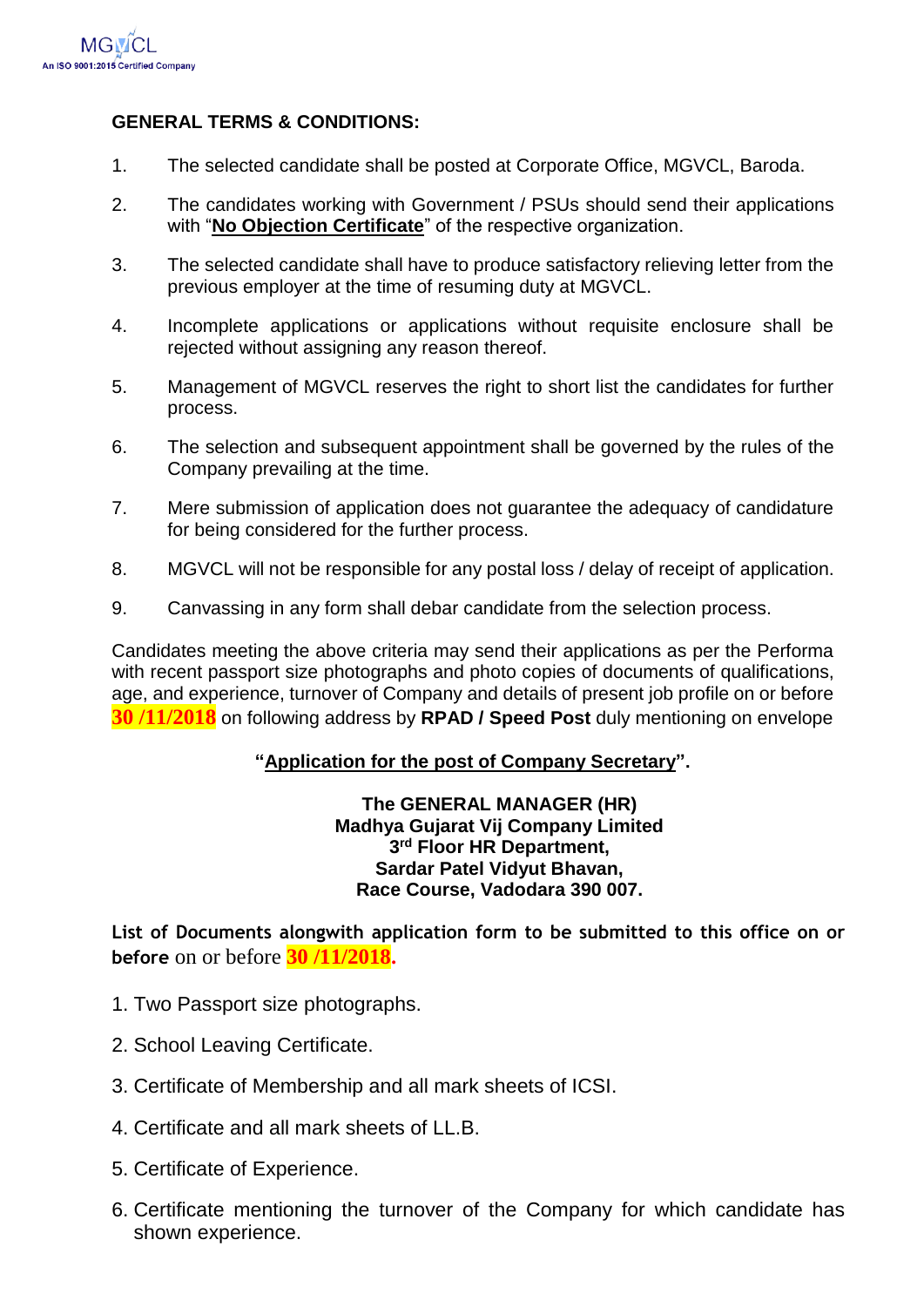

- 7. Details of present job profile.
- 8. NOC from present employer.

#### **The physical documents be submitted by Speed Post or RPAD only**

#### **Note:-**

- Applications received through other mode (i.e. other than RPAD / Speed Post) shall not be taken into consideration.
- Applications not in a prescribed Performa / without relevant documents shall also not be taken into consideration.

**General Manager (HR)**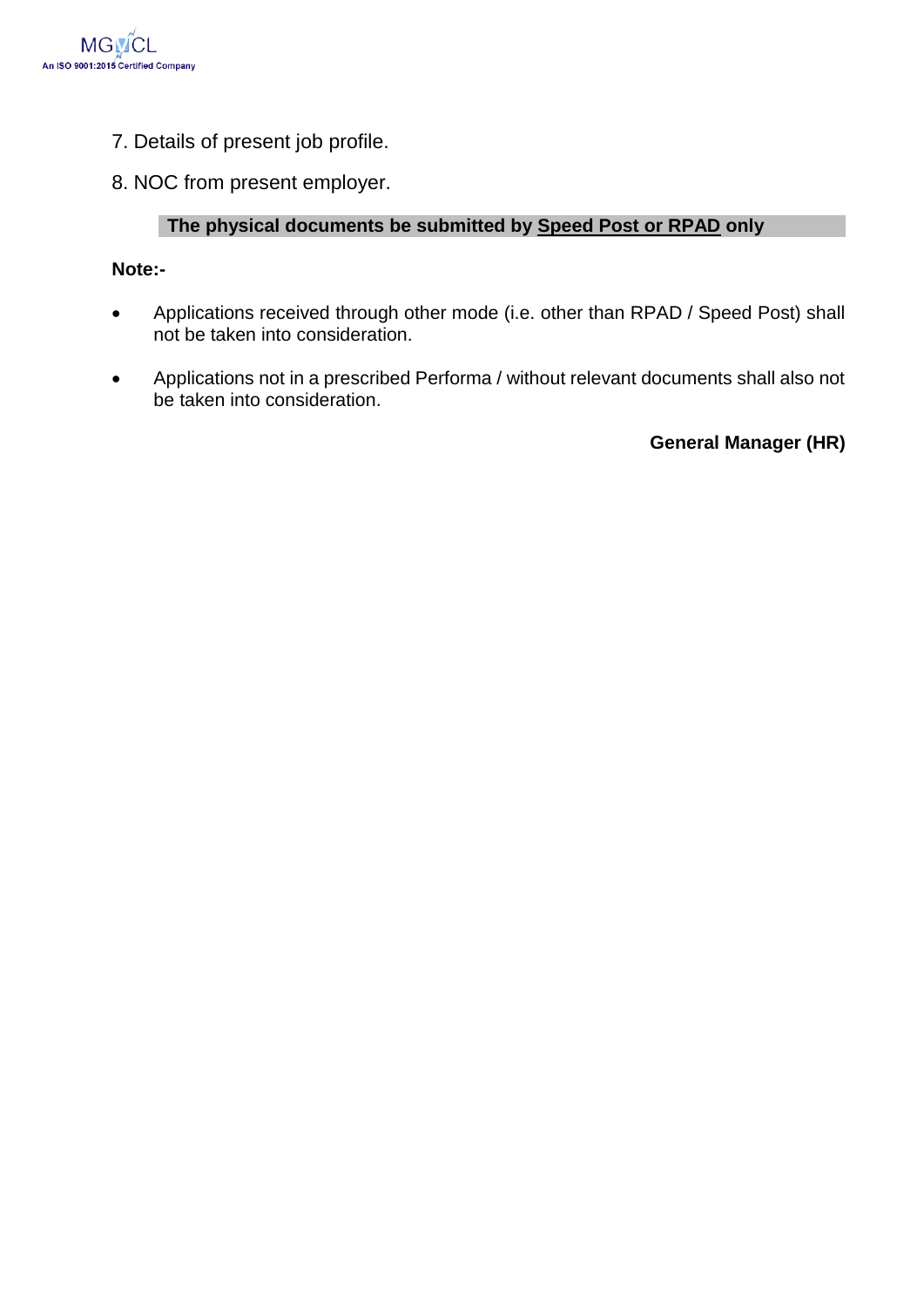

|                                  | <b>Madhya Gujarat Vij Company Limited</b>                                        |            |
|----------------------------------|----------------------------------------------------------------------------------|------------|
| Photograph                       | <b>APPLICATION FORM</b>                                                          | Photograph |
|                                  | FOR THE POST OF COMPANY SECRETARY                                                |            |
|                                  |                                                                                  |            |
|                                  | NOTE:-PLEASE SEND YOUR APPLICATION FORM THROUGH RPAD / SPEED POST<br><b>ONLY</b> |            |
|                                  |                                                                                  |            |
| <b>Name</b>                      | Mr / Mrs / Miss                                                                  |            |
| <b>Address</b>                   |                                                                                  |            |
|                                  |                                                                                  |            |
|                                  |                                                                                  |            |
| <b>Phone No With STD</b><br>Code | Mobile No.                                                                       |            |
| <b>Birth Date</b>                | Age as on 14.11.2018                                                             | years      |
| <b>Email Address</b>             |                                                                                  |            |

### **Qualification**

| <b>Name of Degree</b> | <b>Name of University &amp;</b><br><b>Institute</b> | <b>Passing</b><br>Year | <b>Percentage obtained</b> |
|-----------------------|-----------------------------------------------------|------------------------|----------------------------|
|                       |                                                     |                        |                            |
|                       |                                                     |                        |                            |
|                       |                                                     |                        |                            |
|                       |                                                     |                        |                            |
|                       |                                                     |                        |                            |

**Experience (Please attach certificate for each experience)** 

|                                                 | <b>Designation</b> | <b>Period of Service</b> |                | <b>Total</b>                                |
|-------------------------------------------------|--------------------|--------------------------|----------------|---------------------------------------------|
| <b>Name of Organization</b>                     |                    | <b>From Date</b>         | <b>To Date</b> | <b>Experience in</b><br><b>Years/Months</b> |
|                                                 |                    |                          |                |                                             |
|                                                 |                    |                          |                |                                             |
|                                                 |                    |                          |                |                                             |
|                                                 |                    |                          |                |                                             |
|                                                 |                    |                          |                |                                             |
| <b>Total Experience (In Years &amp; Months)</b> |                    |                          |                |                                             |